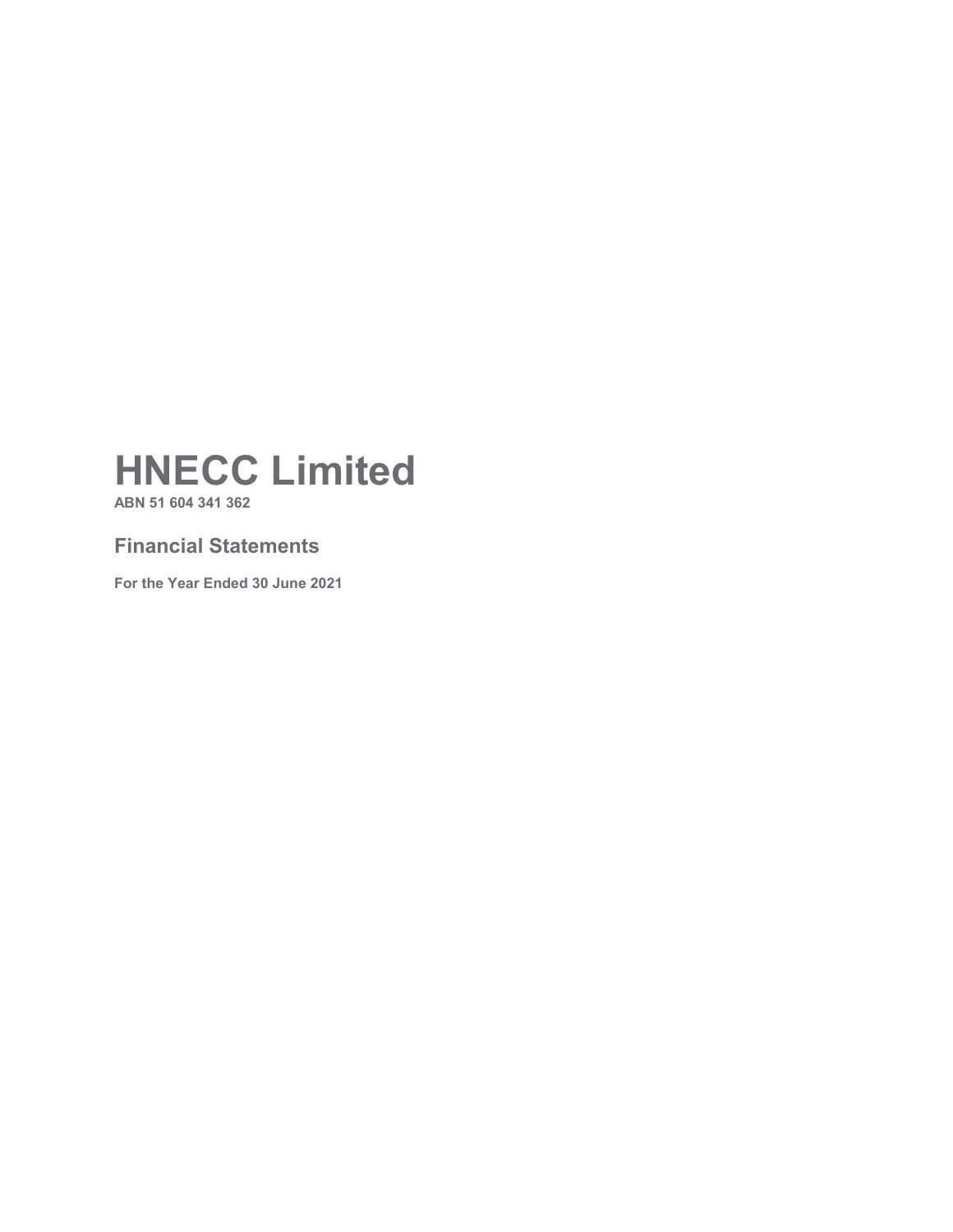**ABN 51 604 341 362**

### **Statement of Surplus or Deficit and Other Comprehensive Income For the Year Ended 30 June 2021**

|                                        |             | 2021           | 2020           |
|----------------------------------------|-------------|----------------|----------------|
|                                        | <b>Note</b> | \$             | \$             |
| Grant revenue                          |             | 72,983,245     | 65,095,945     |
| Other revenue from ordinary activities | 4           | 1,337,073      | 245,957        |
| Interest income                        |             | 173,186        | 335,327        |
| Program services expense               |             | (59, 438, 635) | (51, 516, 807) |
| Employee benefits expense              |             | (10, 466, 462) | (9,355,420)    |
| Other operating expenses               |             | (1, 238, 930)  | (1,331,965)    |
| Software expenses                      |             | (1,850,020)    | (1,561,074)    |
| Occupancy costs                        |             | (37, 924)      | (75, 892)      |
| Board expenses                         |             | (317, 560)     | (312, 162)     |
| Depreciation and amortisation expense  |             | (814, 946)     | (681, 275)     |
| Motor vehicle expenses                 |             | (116, 787)     | (168, 399)     |
| Consumables                            |             | (300, 722)     | (172, 384)     |
| Travel and accommodation expenses      |             | (118, 618)     | (216, 360)     |
| Finance costs and interest paid        |             | (8, 192)       | (15, 534)      |
| Surplus / (deficit) before income tax  |             | (215, 292)     | 269,957        |
| Income tax expense                     | 2(b)        |                |                |
| Surplus / (deficit) after income tax   |             | (215, 292)     | 269,957        |
| Other comprehensive income             |             |                |                |
| <b>Total comprehensive income</b>      |             | (215, 292)     | 269,957        |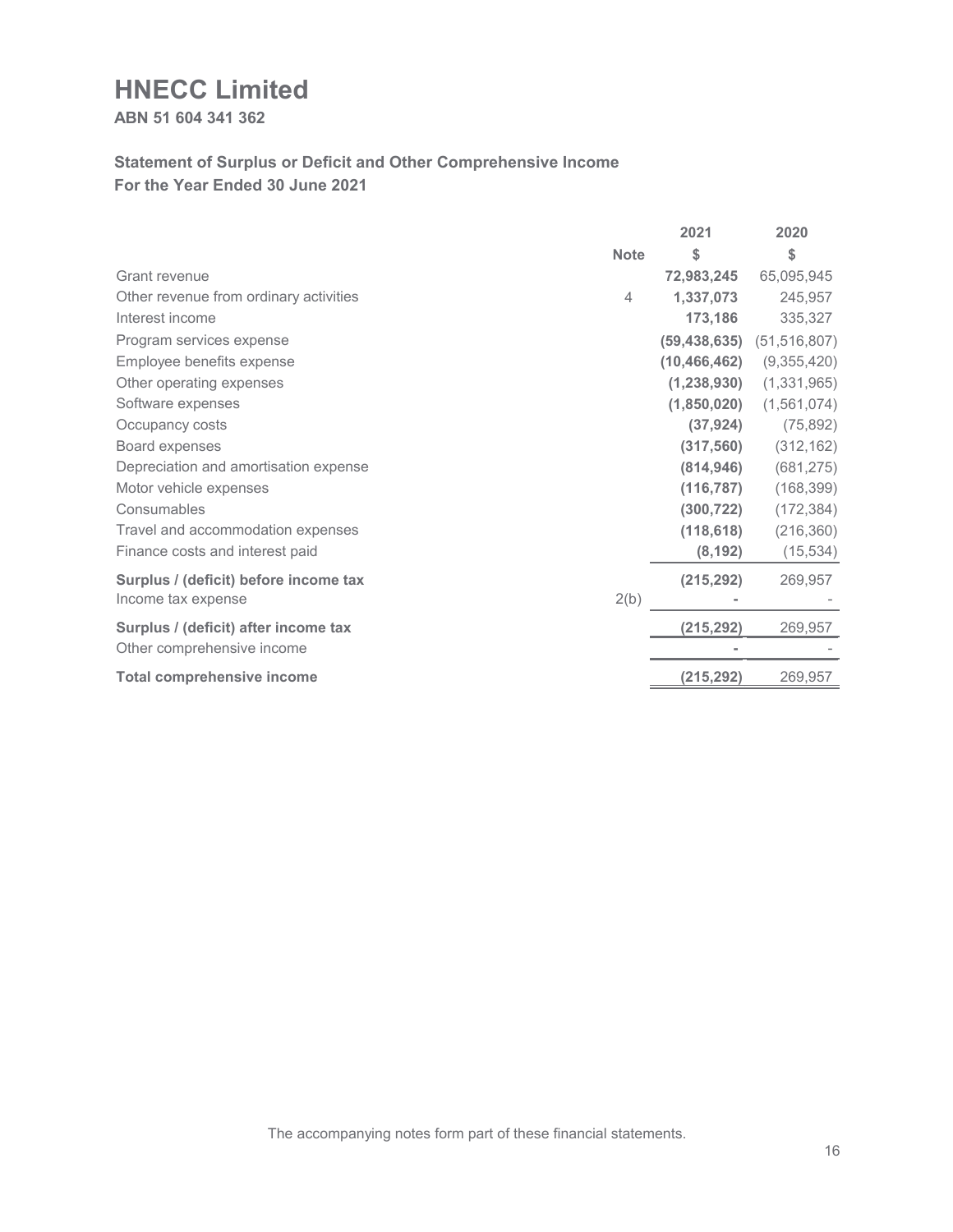**ABN 51 604 341 362**

#### **Statement of Financial Position As at 30 June 2021**

|                                                  |                     | 2021         | 2020       |
|--------------------------------------------------|---------------------|--------------|------------|
|                                                  | <b>Note</b>         | \$           | \$         |
| <b>ASSETS</b>                                    |                     |              |            |
| <b>CURRENT ASSETS</b>                            |                     |              |            |
| Cash and cash equivalents                        | 5                   | 16, 142, 192 | 22,353,114 |
| Trade and other receivables                      | 6                   | 673,061      | 928,846    |
| Other assets                                     | $\overline{7}$      | 1,142,227    | 229,997    |
| <b>TOTAL CURRENT ASSETS</b>                      |                     | 17,957,480   | 23,511,957 |
| NON-CURRENT ASSETS                               |                     |              |            |
| Property, plant and equipment                    | $\,8\,$             | 61,547       | 408,911    |
| Right-of-use assets                              | $\mathcal{G}% _{0}$ | 68,329       | 535,912    |
| Other assets                                     | $\overline{7}$      | 61,015       | 63,406     |
| TOTAL NON-CURRENT ASSETS                         |                     | 190,891      | 1,008,229  |
| <b>TOTAL ASSETS</b>                              |                     | 18,148,371   | 24,520,186 |
| <b>LIABILITIES</b><br><b>CURRENT LIABILITIES</b> |                     |              |            |
| Trade and other payables                         | 10                  | 5,471,111    | 6,104,775  |
| Lease liabilities                                | 11                  | 77,498       | 488,471    |
| Employee benefits                                | 12                  | 928,853      | 714,838    |
| <b>Contract Liabilities</b>                      | 13                  | 9,980,972    | 15,241,879 |
| <b>TOTAL CURRENT LIABILITIES</b>                 |                     | 16,458,434   | 22,549,963 |
| NON-CURRENT LIABILITIES                          |                     |              |            |
| Lease liabilities                                | 11                  | 8,734        | 69,854     |
| Employee benefits                                | 12                  | 223,893      | 227,767    |
| TOTAL NON-CURRENT LIABILITIES                    |                     | 232,627      | 297,621    |
| <b>TOTAL LIABILITIES</b>                         |                     | 16,691,061   | 22,847,584 |
| <b>NET ASSETS</b>                                |                     | 1,457,310    | 1,672,602  |
|                                                  |                     |              |            |
| <b>FUNDS</b><br><b>Accumulated Surplus</b>       |                     | 1,457,310    | 1,672,602  |
| <b>TOTAL FUNDS</b>                               |                     | 1,457,310    | 1,672,602  |
|                                                  |                     |              |            |

The accompanying notes form part of these financial statements.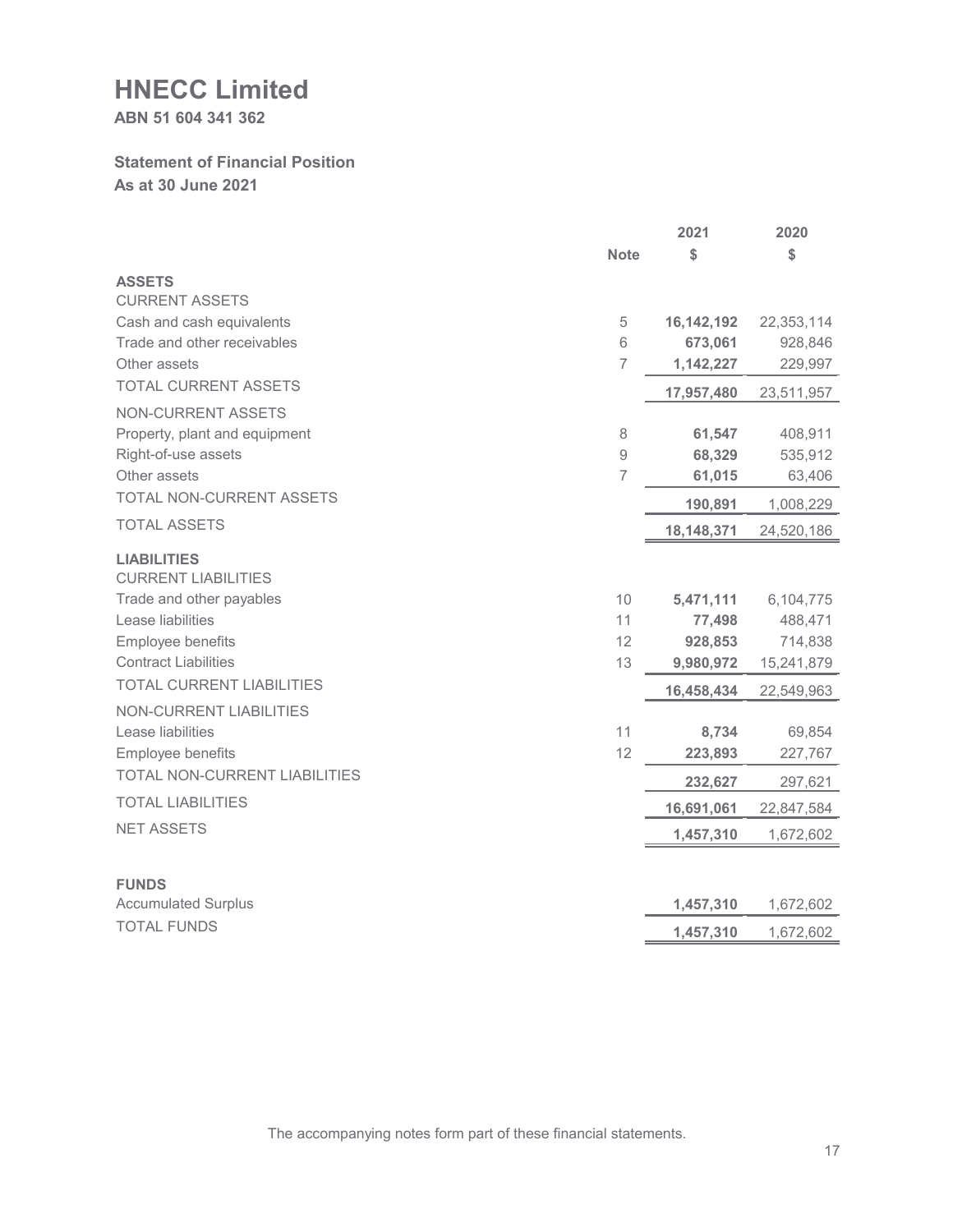**ABN 51 604 341 362**

#### **Directors' Declaration**

The Directors of the Company declare that:

- 1. The financial statements and notes, as set out on pages 16 to 34, are in accordance with the *Australian Charities and Not-for-profits Commision Act 2012* and:
	- (a) comply with Australian Accounting Standards Reduced Disclosure Requirements; and
	- (b) give a true and fair view of the financial position as at 30 June 2021 and of the performance for the year ended on that date of the Company.
- 2. In the Directors' opinion, there are reasonable grounds to believe that the Company will be able to pay its debts as and when they become due and payable.

This declaration is made in accordance with a resolution of the Directors.

**Director** ..................................................................

**Director** 

.................................................................. ...................... .........................................................

Dated 18 October 2021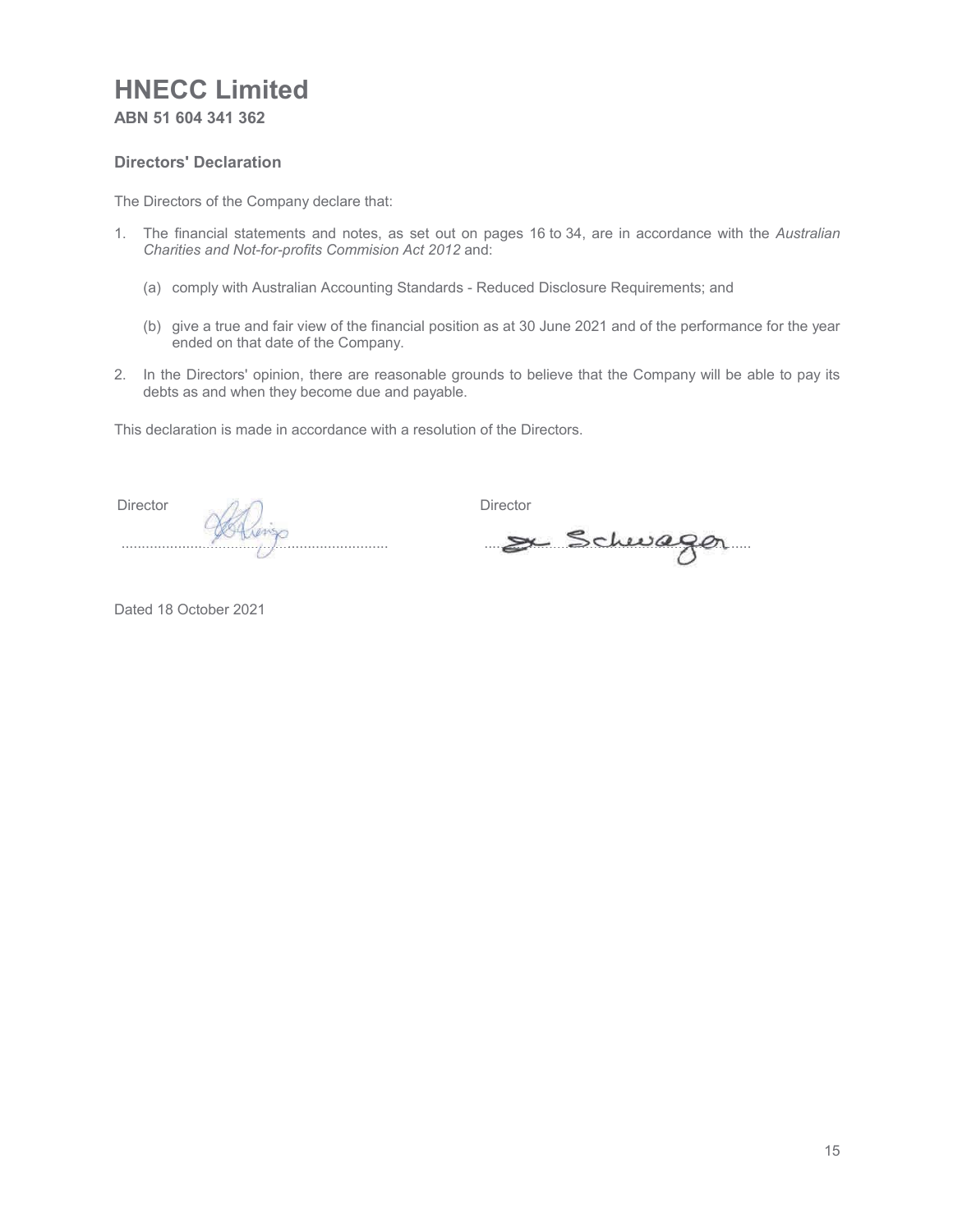**ABN 51 604 341 362**

#### **Auditor's Independence Declaration**

I declare that, to the best of my knowledge and belief, during the year ended 30 June 2021 there have been no contraventions of:

- (i) the auditor independence requirements as set out in the *Australian Charities and Not-for-profits Commision Act 2012* in relation to the audit; and
- (ii) any applicable code of professional conduct in relation to the audit.

Assurance PIL

Cutcher & Neale Assurance Pty Limited (An authorised audit company) (An authorised a

۷

M.J. O'Connor **Director** 

NEWCASTLE

11 October 2021

Newcastle 130 Parry Street (PO Box 694) Newcastle West NSW 2302 T 02 4928 8500 F 02 4926 1971 E crimal@culcher.com.au Sydney Suite 1102, Level 11, 20 Berry Street (PO Box 281) North Sydney NSW 2059 T 02 9923 1817 Brisbane Suite 6, 36 Agnes Street (PO Box 91) Fortifude Valley OLD 4006 T 07 3268 4944 Liability Limited by a scheme approved under Professional Staticards Legislation. Cutcher & Neale Assurance Pty Ltd ABN 37 126558 330

11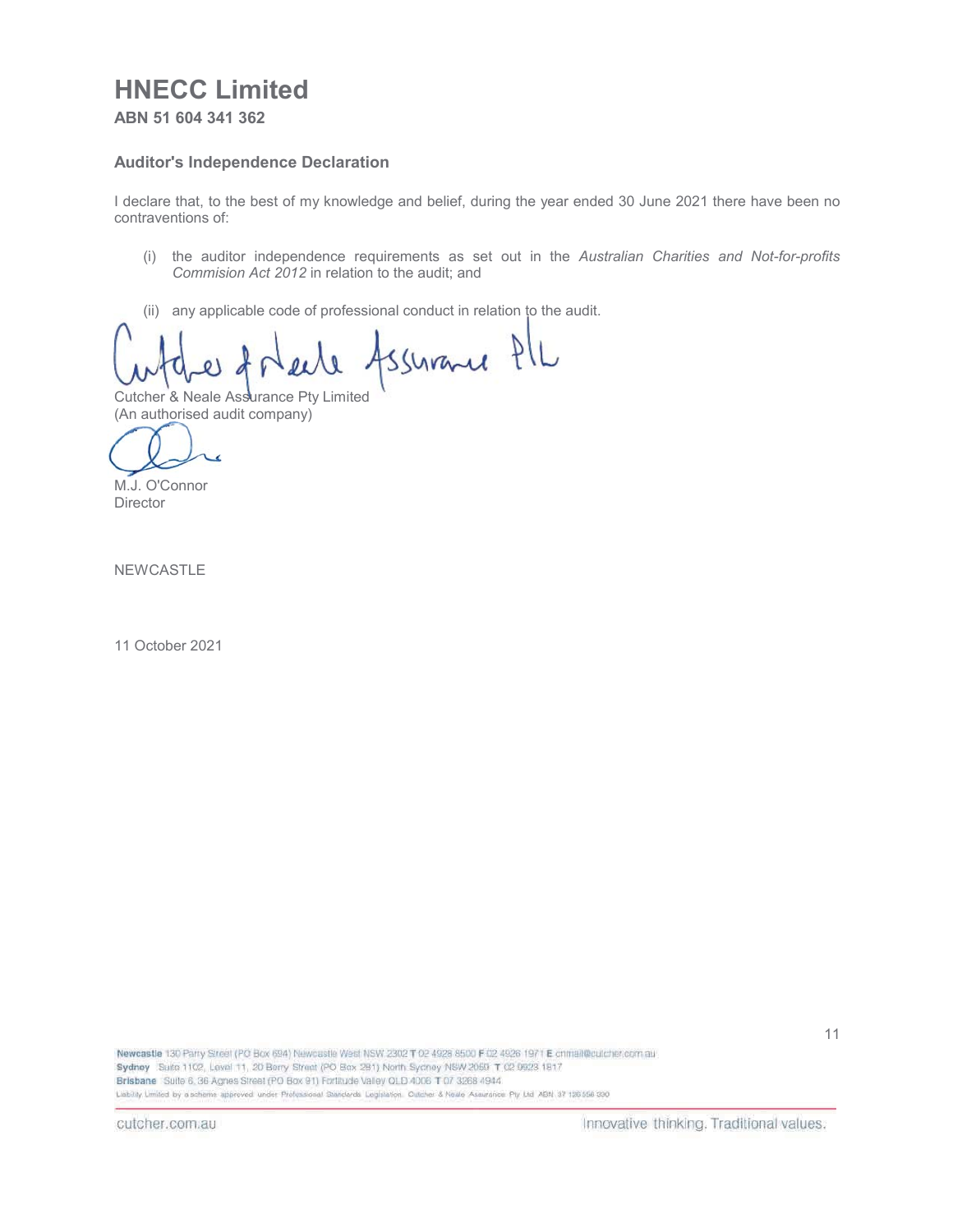**ABN 51 604 341 362**

#### **Independent Audit Report to the members of HNECC Limited**

#### **Report on the Audit of the Financial Report**

#### *Opinion*

We have audited the accompanying financial report, being a general purpose financial report of HNECC Limited (the Company), which comprises the statement of financial position as at 30 June 2021, the statement of surplus or deficit and other comprehensive income, the statement of changes in equity and the statement of cash flows for the year then ended, and notes to the financial statements, including a summary of significant accounting policies, and the Directors' Declaration.

In our opinion, the accompanying financial report of the Company is in accordance with the *Corporations Act 2001*, including:

- (i) giving a true and fair view of the Company's financial position as at 30 June 2021 and of its financial performance for the year ended; and
- (ii) complying with Australian Accounting Standards Reduced Disclosure Requirements and the *Australian Charities and Not-for-profits Commission Regulations 2013.*

#### *Basis for Opinion*

We conducted our audit in accordance with Australian Auditing Standards. Our responsibilities under those standards are further described in the *Auditor's Responsibilities for the Audit of the Financial Report* section of our report. We are independent of the Company in accordance with the auditor independence requirements of the *Australian Charities and Not-for-profits Commision Act 2012* and the ethical requirements of the Accounting Professional and Ethical Standards Board's APES 110 *Code of Ethics for Professional Accountants* (the Code) that are relevant to our audit of the financial report in Australia. We have also fulfilled our other ethical responsibilities in accordance with the Code.

We confirm that the independence declaration required by the *Australian Charities and Not-for-profits Commision Act 2012*, which has been given to the Directors of the Company, would be in the same terms if given to the Directors as at the time of this auditor's report.

We believe that the audit evidence we have obtained is sufficient and appropriate to provide a basis for our opinion.

#### *Other Information*

The Directors are responsible for the other information. The other information obtained at the date of this auditor's report is limited to the Directors' report.

Our opinion on the financial report does not cover the other information and accordingly we do not express any form of assurance conclusion thereon.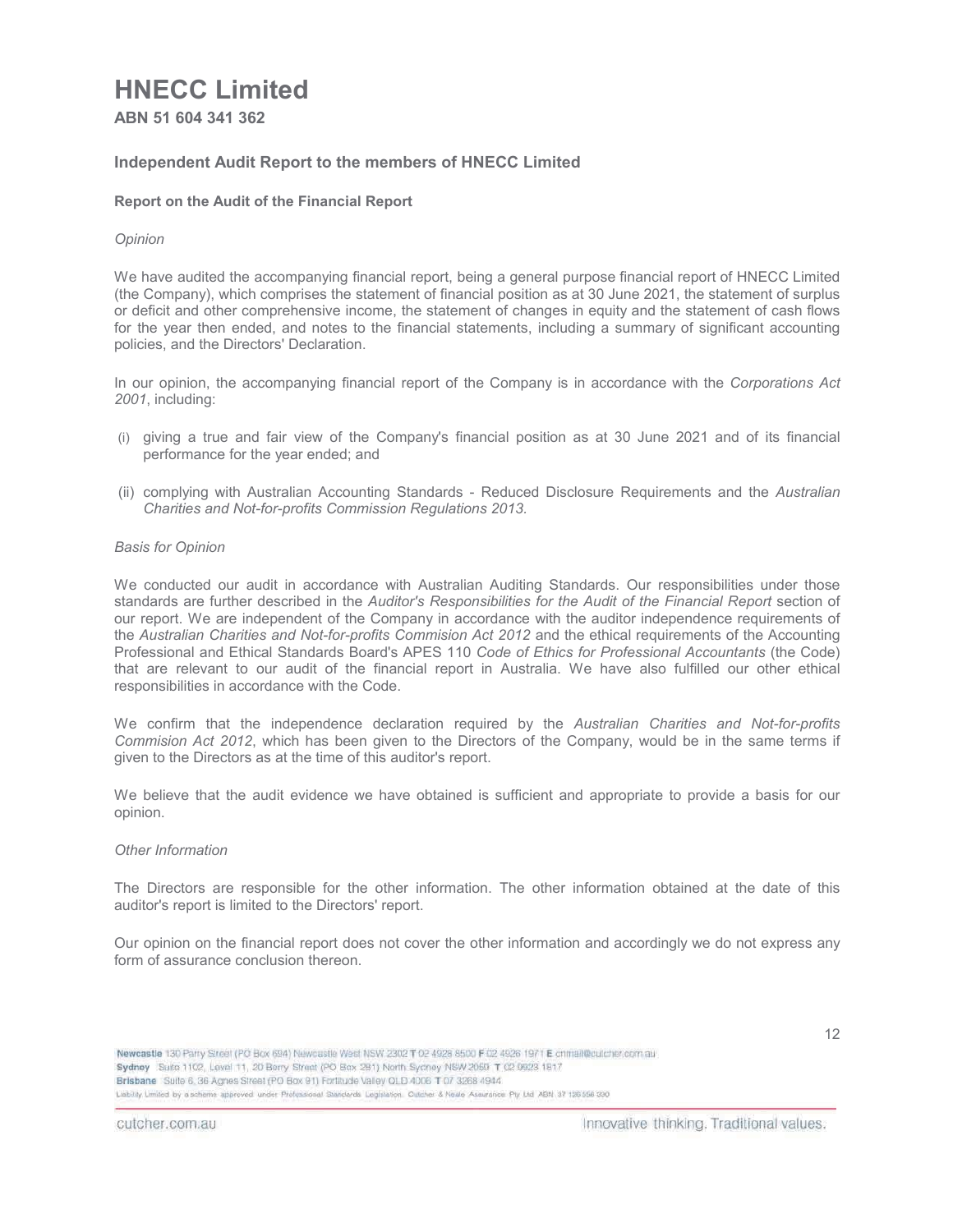**ABN 51 604 341 362**

#### **Independent Audit Report to the members of HNECC Limited**

In connection with our audit of the financial report, our responsibility is to read the other information and, in doing so, consider whether the other information is materially inconsistent with the financial report or our knowledge obtained in the audit or otherwise appears to be materially misstated.

If, based on the work we have performed on the other information obtained prior to the date of this auditor's report, we conclude that there is a material misstatement of this other information, we are required to report that fact. We have nothing to report in this regard.

#### *Responsibilities of Directors for the Financial Report*

The Directors of the Company are responsible for the preparation of the financial report that gives a true and fair view in accordance with Australian Accounting Standards - Reduced Disclosure Requirements and the *Australian Charities and Not-for-profits Commission Act 2012* and for such internal control as the Directors determine is necessary to enable the preparation of the financial report that gives a true and fair view and is free from material misstatement, whether due to fraud or error.

In preparing the financial report, the Directors are responsible for assessing the Company's ability to continue as a going concern, disclosing, as applicable, matters related to going concern and using the going concern basis of accounting unless the Directors either intend to liquidate the Company or to cease operations, or have no realistic alternative but to do so.

#### *Auditor's Responsibilities for the Audit of the Financial Report*

Our objectives are to obtain reasonable assurance about whether the financial report as a whole is free from material misstatement, whether due to fraud or error, and to issue an auditor's report that includes our opinion. Reasonable assurance is a high level of assurance, but is not a guarantee that an audit conducted in accordance with Australian Auditing Standards will always detect a material misstatement when it exists. Misstatements can arise from fraud or error and are considered material if, individually or in the aggregate, they could reasonably be expected to influence the economic decisions of users taken on the basis of the financial report.

Newcastle 130 Parry Street (PO Box 694) Newcastle West NSW 2302 T 02 4928 8500 F 02 4926 1971 E crimal/@cutcher.com.au Sydney State 1102, Level 11, 20 Berry Street (PO Box 281) North Sydney NSW 2059 T 02 9923 1817 Brisbane Suite 6, 36 Agnes Street (PO Box 91) Fortitude Valley OLD 4006 T 07 3268 4944 Liability Limited by a schame approved under Profussional Staticiards Legislation. Cutcher & Neale Assurance Pty Ltd ABN 37 126558 330

cutcher.com.au